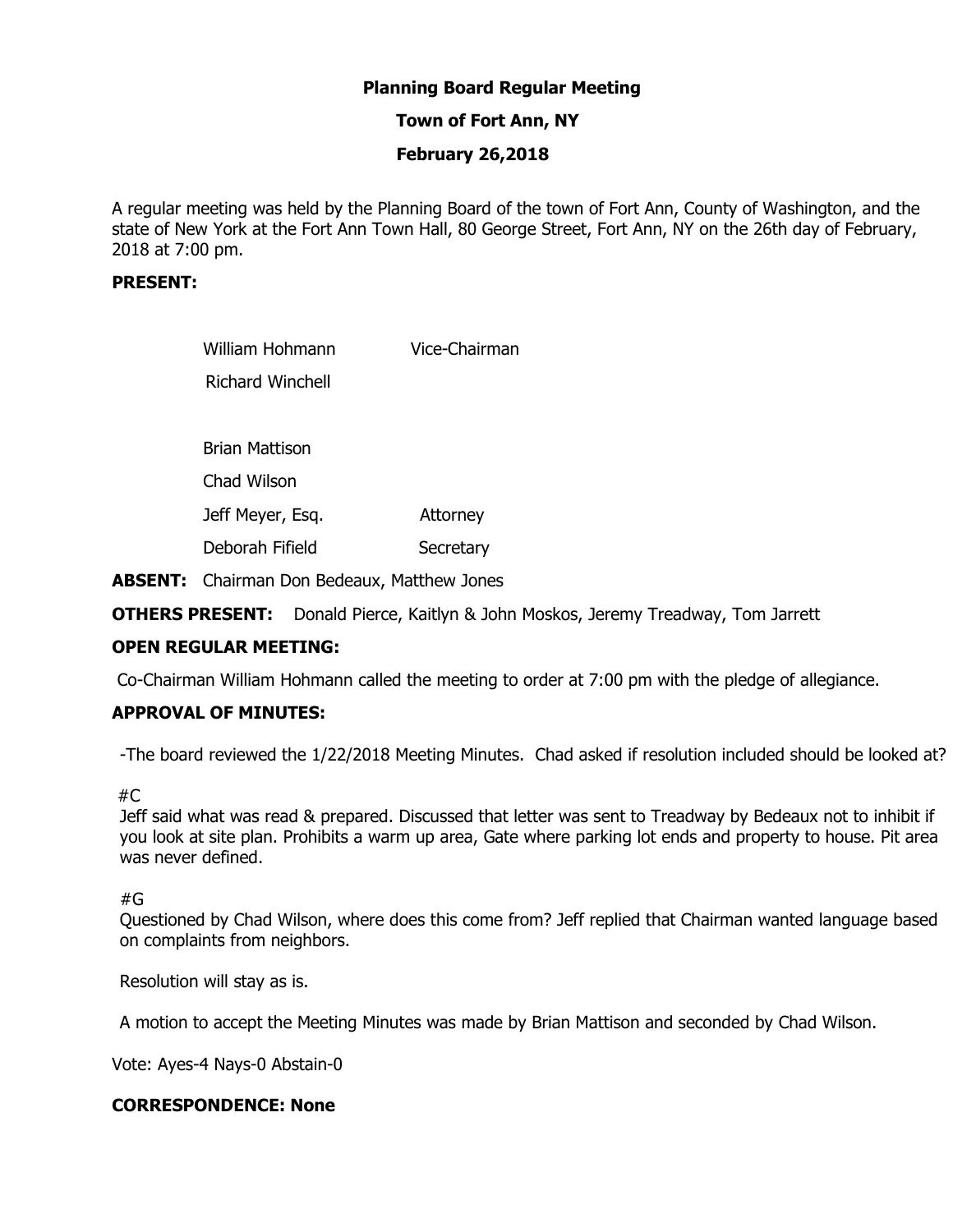### **OLD BUSINESS:**

**Andrew for Monolith Solar/Site Plan:** Install solar panels at Boats By George, 10018 State Route 149, #109.-1-32.7. Project is in Adirondack Park. Panels will be placed on 3 buildings to power the facility. Applicant was not present. Application tabled.

#### **NEW BUSINESS:**

Jarrett Engineers, PLLC for Boats by George, Inc./Site Plan: Applicant added new building on west property line & would like to add a garage next on existing developed site at 10018 State Route 149, Fort Ann. County said local concern. No questions or comments from the Public.

Motion to close public hearing by Richard Winchell and seconded by Brian Mattison.

Attorney Jeff Myer read SEQR form. Motion for negative declaration by Bill Hohmann.

Vote: Ayes-4 Nays-0 Abstain-0

Motion to approve with any conditions by APA by Brian Mattison & seconded by Richard Winchell.

Vote: Ayes-4 Nays-0 Abstain-0

**Moskos Holdings, LLC Dawson Way #110-3-1.4- Boundary Line Adjustment:** 5074 Dawsons Way bought on easement. Can't curve off the chunk, will be illegal. Portion needs to be surveyed and put on a map for Boundary Line Adjustment, showing property is merging.

#### **OLD BUSINESS:**

**Donald Pierce 241 Goodman Road #111.-1-2/Sub-Division Application/Public Hearing:**  Applicant's tenant wants garage. Approve with condition of lot can't be further subdivided for living space south of Goodman Rd.

No comments from public.

Motion to close Public Hearing by Brian Mattision & seconded by Chad Wilson.

Vote: Ayes – 4 Nays – 0 Abstain-0

Attorney Jeff Meyer read part 2 of SEQR form.

Motion for negative declaration by Brian Mattison & seconded by Chad Wilson.

Vote: Ayes-4 Nays-0 Abstain-0